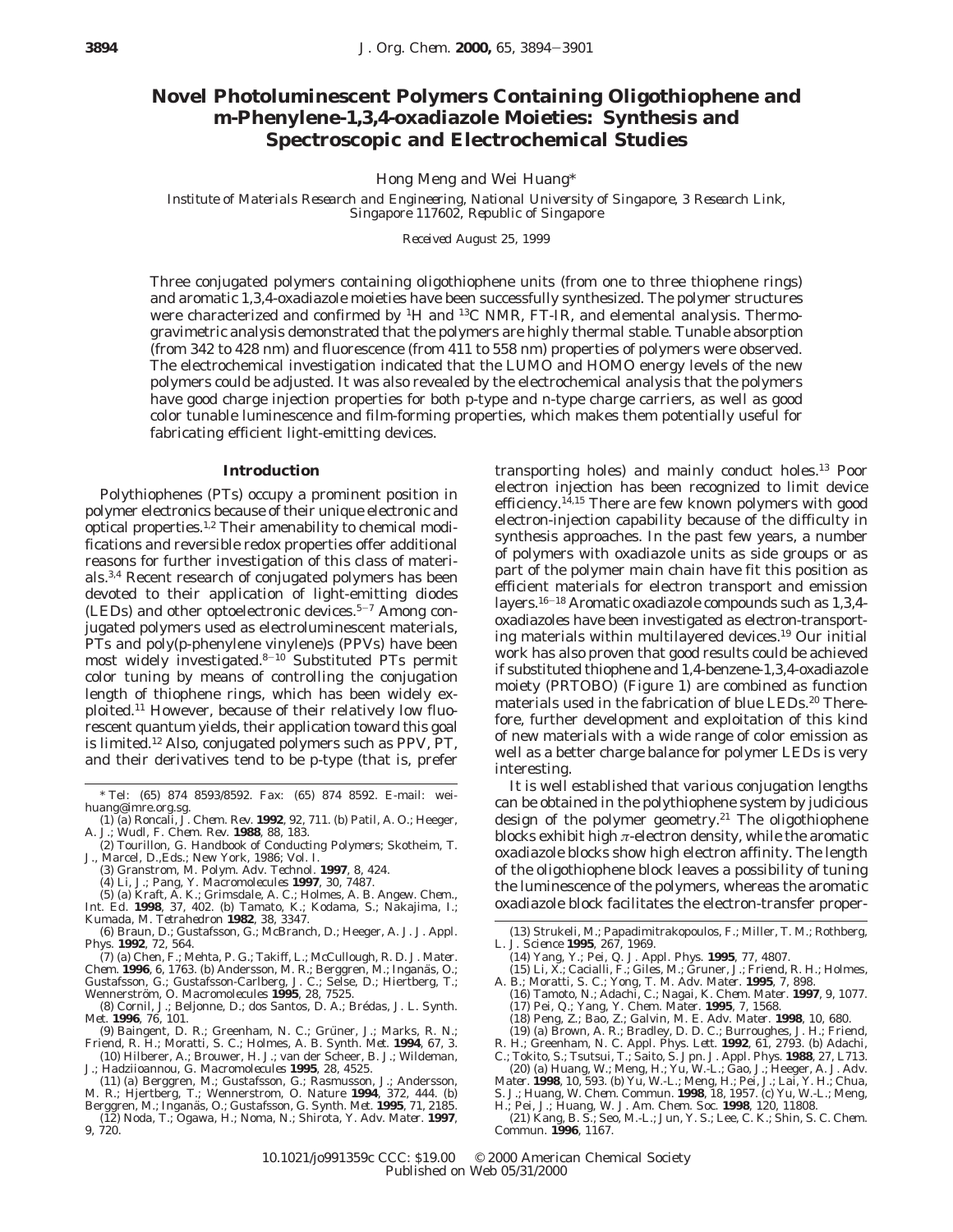

**Figure 1.** Novel polymers containing oligothiophenes and aryl-1,3,4-oxadiazole.

ties of the polymers when used in LEDs. Materials composed of a hole-conducting block and an electrontransporting segment may combine properties of both components to produce new properties that are not possible with either one separately. PLED devices based on such materials can be expected to have high quantum efficiencies because the limitation of low electron affinity of normal emissive polymeric materials used could be improved by introducing the oxadiazole segment into the polymer backbone. In addition, it is expected that single layer devices can be fabricated with a satisfactory efficiency performance, and such an approach can simplify the device configuration and diminish problems in multilayer devices such as the space-charge and tunneling of accumulated holes.

Herein we are further extending our effort toward these novel materials. We have successfully obtained three new polymers (PmTOMBO) (see Figure 1) with different emission colors. Such a design strategy provides a feasible way for the wavelength tuning of new emissive polymers. With the use of *m*-phenylene in the polymer main chain, the repulsive interaction between the adjacent aromatic rings results in a distortion of the *π*-conjugated backbone.<sup>22</sup> The emitting colors of such polymers, from blue to orange, were achieved by varying the conjugation length of oligothiophene moiety.

### **Experimental Section**

The synthetic procedures for the polymers are depicted in Schemes 1 and 2.

**Measurements**. NMR spectra were collected on a Bruker ACF 300 spectrometer with chloroform-*d* as solvent and tetramethylsilane as internal standard. FT-IR spectra were recorded on a Bio-Rad FTS 165 spectrometer by dispersing samples in KBr disks. UV-visible and fluorescence spectra were obtained on a Shimadzu UV 3101PC UV-Vis-NIR spectrophotometer and Perkin-Elmer LS 50B luminescence spectrometer with a Xenon lamp as light source, respectively. Thermogravimetric analysis (TGA) was conducted on a DuPont Thermal Analyst 2100 system with a TGA 2950 thermogravimetric analyzer under a heating rate of 20 °C/min and an air or nitrogen flow rate of 75 cm3/min. Differential scanning calorimetry (DSC) was run on a DuPont DSC 2910 module in conjunction with the DuPont Thermal Analyst system. Elemental analysis was performed on a Perkin-Elmer 240C elemental analyzer for C, H, N, and S determinations. Cyclic voltammograms were obtained using an EG&G model 273A potentiostat/galvanostat under argon atmosphere. All potentials were measured against a Ag/ $\mathrm{\check{A}gNO_{3}~0.1\hat{0}}$  mol/dm<sup>3</sup> (acetonitrile) electrode (0.34 V vs SCE), and all experimental values in this report were corrected with respect to SCE. GPC analysis was conducted with a Perkin-Elmer model 200 HPLC system equipped with Phenogel MXL and MXM columns, using polystyrene as standard and THF as eluant.

**Materials.** Diethyl ether was distilled over sodium/benzophenone, and hexane was distilled over calcium hydride. *N*-Methylpyrrolidone (NMP), *N*,*N*,*N*′,*N*′-tetramethylethylene-

(22) Bre´das, J. L.; Silbey, R.; Boudreaux, D. S.; Chance, R. R. *J. Am. Chem. Soc*. **1983**, *105*, 6555.

diamine (TMEDA), and pyridine (purchased from Aldrich, A.R. grade) were redistilled prior to use. 2,2′-Bithiophene, 1-bromodecane, dichloro-[1,3-bis(diphenylphosphino)propane]nickel(II) (Ni(dppp)Cl2), magnesium turnings, thionyl chloride, and phosphorus oxychloride were used as received (Fluka or Aldrich chemicals).

**Synthesis of Monomers. 3-Octylthiophene.**<sup>23</sup> Into a three-necked flask containing  $Ni(dppp)Cl<sub>2</sub> (193 mg, 0.36 mmol)$ was injected through a syringe 3-bromothiophene (20.0 g, 0.122 mol) in 100 mL of diethyl ether. The reaction mixture cooled to 0  $\degree$ C and was placed under N<sub>2</sub> and 1-octylmagnesium bromide prepared from 0.158 mol of 1-bromooctane and 4.10 g (0.174 mol) of Mg in 28 mL of dry ether was added dropwise into the mixture over 1.5 h. After refluxing for an additional 24 h, the reaction mixture was quenched with 0.2 mol/dm3 HCl and extracted with diethyl ether. The organic phase was washed three times with H2O and once with saturated NaCl and then dried over anhydrous  $Na<sub>2</sub>SO<sub>4</sub>$ . After removal of the solvent, the crude product was distilled  $(80-81 \degree C/0.2 \text{ mmHg})$ to give 17.1 g (73%) of the product. MS *m*/*z*: 196. 1H NMR (CDCl<sub>3</sub>, ppm):  $\delta$  7.23 (d,  $J = 4.5$  Hz, 1H), 6.93 (m, 2H), 2.62-2.58 (t,  $J = 7.3$  Hz, 2H),  $1.64-1.56$  (m, 2H),  $1.38-1.20$  (m, 10H),  $0.88 - 0.85$  (t,  $J = 5.7$  Hz, 3H).

**3,3**′**,5,5**′**-Tetrabromo-2,2**′**-bithiophene.**<sup>24</sup> Bromine (190 g, 0.59 mol) was added dropwise over 1.5 h to a solution of  $2,\tilde{2}$ . bithiophene (46.2 g, 0.278 mol) in the mixed solvent of glacial acetic acid (200 mL) and chloroform (450 mL) at a temperature of 5-15 °C. The mixture was stirred at room temperature for 5 h and then under reflux for 24 h. After the mixture was cooled to room temperature, 500 mL of 10% KOH aqueous solution was added. The mixture was extracted with  $CHCl<sub>3</sub>$ twice; the combined chloroform layer was washed with water, dried over anhydrous MgSO4, and filtered; and the solvent was removed by rotary evaporation. Recrystallization from ethanol afforded a light yellow crystal in a yield of 89%. Mp: 139- 141 °C (lit. 139-140 °C). MS *<sup>m</sup>*/*z*: 482. 1H NMR (CDCl3, ppm): *δ* 7.05 (s, 2H).

**3,3**′**-Dibromo-2,2**′**-bithiophene.**<sup>25</sup> 3,3′,5,5′-Tetrabromo-2,2′-bithiophene (48.2 g, 0.10 mol) is added in portions within 0.5 h to a refluxing zinc powder (25.2 g, 0.40 mol) dispersion in 500 mL of ethanol containing 50 mL of water, 120 mL of acetic acid, and 10 mL of 2 mol<sup>/</sup>dm<sup>3</sup> HCl. After refluxing for additional 2 h and then cooling to room temperature, the mixture was filtered and washed three times with ethanol, and the filtrate was collected. The solvent was removed by evaporation, and then 250 mL of H<sub>2</sub>O was added. The mixture was extracted with ether, and the combined ether was washed with water, dried over anhydrous MgSO<sub>4</sub>, and filtered. Removal of the solvent and recrystallization from hexane gave a light green crystal (yield 79%). Mp:  $98-99$  °C. MS  $m/z$  324. <sup>1</sup>H NMR (CDCl<sub>3</sub>, ppm):  $\delta$  7.41 (d, *J* = 5.3 Hz, 2H), 7.08 (d, *J*  $= 5.3$  Hz, 2H).

**3,3**′**-Didecyl-2,2**′**-bithiophene.**<sup>26</sup> A Grignard reagent prepared from 1-bromodecane (44.2 g, 0.20 mol) and Mg turnings (5.0 g, 0.21 mol) in 60 mL of diethyl ether was added dropwise to a solution of 3,3′-dibromo-2,2′-bithiophene (22.7 g, 0.070 mol) and  $Ni(dppp)Cl<sub>2</sub>$  (622 mg, 1.19 mmol) in 100 mL of diethyl ether at  $0^{\circ}$ C. After the addition was complete, stirring was

<sup>(23)</sup> McCullough, R. D.; Lowe, R. D.; Jayaraman, M.; Anderson, D. L. *J. Org. Chem*. **1993**, *58*, 904.

<sup>(24)</sup> Yue, J.; Epstein, A. J. *J. Am. Chem. Soc*. **1990**, *112*, 2800. (25) Gronowitz, S.; Raznikiewicz, T. *Org. Synth*. **1964**, *44*, 9.

<sup>(26)</sup> Tamao, K.; Kodama, S.; Naajima, I.; Kumada, M.; Minato, A.; Suzuki, K. *Tetrahedron* **1982**, *38*, 3347.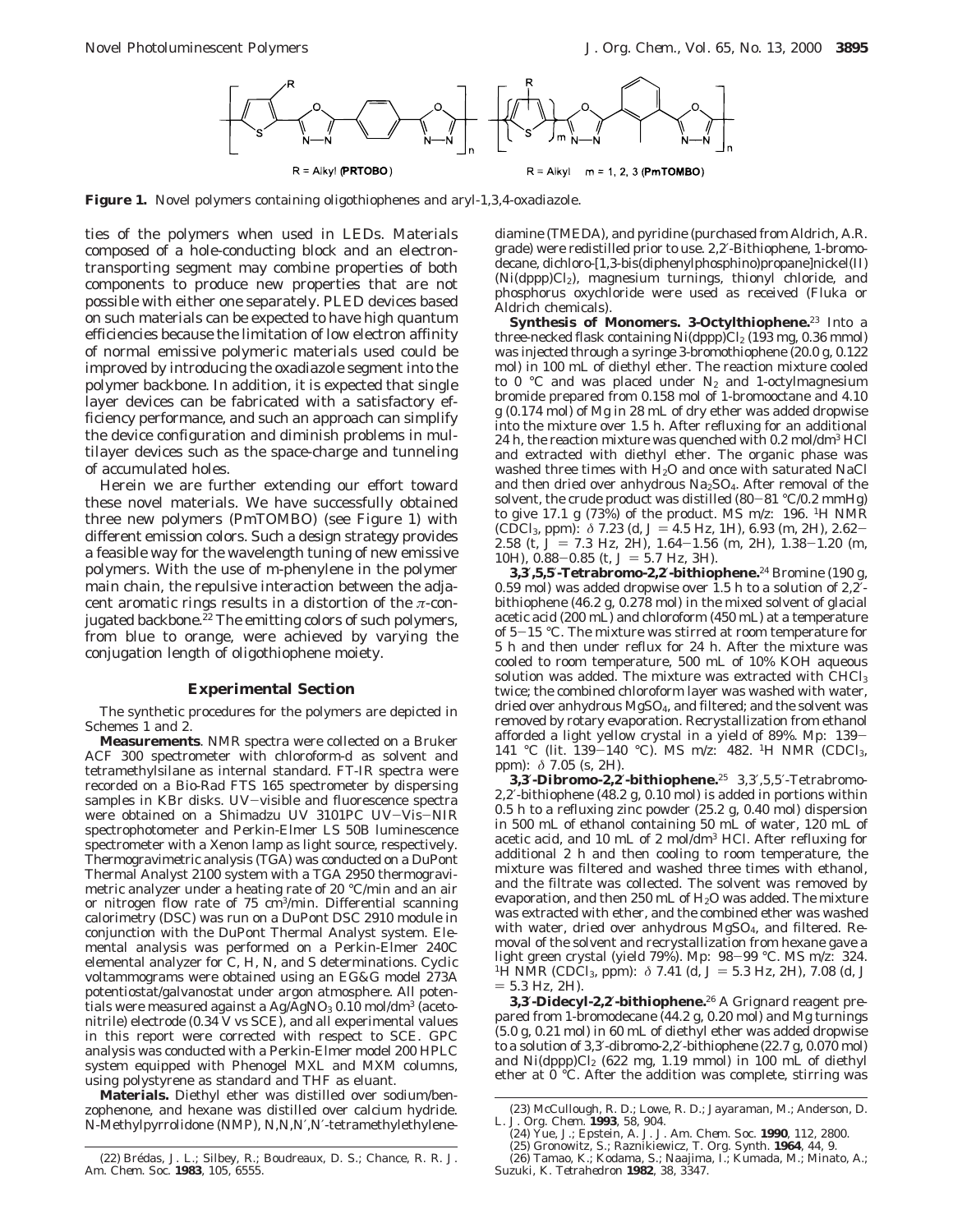



<sup>a</sup>Reagents and conditions: (i) 1-bromooctane, Mg, Ni(dppp)Cl<sub>2,</sub> diethyl ether; (ii) *n*-BuLi, TMEDA, dry ice, −70 °C to rt; (iii) SOCl<sub>2</sub>; (iv) bromine, AcOH/CHCl3; (v) Zn, EtOH/AcOH/HCl; (vi) 1-bromodecane, Mg, Ni(dppp)Cl<sub>2,</sub> diethyl ether; (vii) NBS, CHCl3/AcOH; (viii) Mg/ THF, 2,5-dibromothiophene, Ni(dppp)Cl<sub>2,</sub> diethyl ether; (ix) CH<sub>3</sub>OH/H<sub>2</sub>SO<sub>4</sub>; (x) NH<sub>2</sub>NH<sub>2</sub>·H<sub>2</sub>O, MeOH.

continued for 24 h under refluxing, and then the reaction was quenched with 0.2 mol/dm<sup>3</sup> of HCl and extracted with diethyl ether. The combined diethyl ether solution was dried over anhydrous  $Na<sub>2</sub>SO<sub>4</sub>$  and filtered, and the solvent was removed by rotary evaporation. Vacuum distillation (130-132 °C/0.05 mbar) provided 22.2 g  $(71\%)$  pure product. <sup>1</sup>H NMR (CDCl<sub>3</sub>, ppm):  $\delta$  7.29 (d,  $J = 5.4$  Hz, 2H), 6.98 (d,  $J = 5.4$  Hz, 2H),  $2.65 - 2.53$  (t,  $J = 7.5$  Hz, 4H),  $1.65 - 1.57$  (m, 4H),  $1.46 - 1.26$ (m, 28H), 0.93-0.88 (t,  $J = 6.2$  Hz, 6H). Anal. Calcd for C28H46S2: C, 75.34; H, 10.31; S, 14.35. Found: C, 75.42; H, 9.76; S, 14.09.

**2-Bromo-3-octylthiophene.**<sup>27</sup> Into a dry round-bottom flask was placed 100 mL of acetic acid and 100 mL of CHCl<sub>3</sub>, and the flask was then purged with nitrogen for 10 min. Then 19.6 g (0.10 mol) of freshly distilled 3-octylthiophene was added. The mixture was cooled to 5 °C, whereupon 17.0 g (0.095 mol) of NBS was added over a period of 2 h while the temperature was maintained at  $5-10$  °C. The mixture was stirred overnight and cooled in an ice bath, followed by the addition of 100 mL of 0.1 mol/dm3 HCl. The mixture was extracted with  $CHCl<sub>3</sub>$ . The CHCl<sub>3</sub> layer was washed with water several times until it reached a pH of ∼6 and dried over anhydrous MgSO4. The solvent was removed by rotary evaporation. The residue was reduced-distilled  $(90-92 \degree C/0.5 \text{ mmHg})$ to yield 21.5 g (82%) of product. <sup>1</sup>H NMR (CDCl<sub>3</sub>, ppm):  $\delta$  7.17  $(d, J = 5.6 \text{ Hz}, 1H)$ , 6.79  $(d, J = 5.6 \text{ Hz}, 1H)$ , 2.58  $(t, J = 7.5 \text{ s})$ Hz, 2H), 1.59-1.54 (m, 2H), 1.31-1.26 (m, 10H), 0.89 (t, J = 4.5 Hz, 3H). MS *m*/*z*: 275. Anal. Calcd for C12H19BrS: C, 52.36; H, 6.96; S, 11.64; Br, 29.09. Found: C, 52.43; H, 7.29; S, 12.00; Br, 28.80.

**3,3**′′**-Dioctyl-2,2**′**;5**′**,2**′′**-terthiophene.**<sup>28</sup> The Grignard reagent of 3-octylthienyl-2-magnesium bromide, obtained from the reaction of 15.1 g (0.055 mol) 2-bromo-3-octylthiophene in 200 mL of ether with 1.5 g (0.062 mol) of Mg, was added dropwise into a mixture of 2,5-dibromothiophene 6.05 g (0.025 mol) and 216 mg of Ni(dppp)Cl<sub>2</sub> (0.8 mol %) catalyst in ether over 1.5 h. After refluxing for additional 20 h, the reaction mixture was quenched with 0.2 mol/dm3 HCl and extracted with ether. The organic phase was washed with  $H<sub>2</sub>O$  three times and once with NaCl and then was dried over  $Na<sub>2</sub>SO<sub>4</sub>$ . After removal of solvent, a dark brown liquid was obtained. It was diluted with hexane, decolorized with active charcoal, and then chromatographied on silica gel using hexane as eluant. The yield of the final compound (8.0 g, yellow liquid) after flash chromatography is 68%. MS  $m/z$ : 472; HRMS  $C_{28}H_{40}S_3$ : calcd

Noto, R.; Spinelli, D. *Chem. Scr.* **1977**, *11*, 175. (28) Mao, H.; Xu, B.; Holdcroft, S. *Macromolecules* **1993**, *26*, 1163.

<sup>(27)</sup> Consiglio, G.; Gronowitz, S.; Hornfeldt, A.-B.; Maltesson, B.; Noto, R.; Spinelli, D. Chem. Scr. 1977, 11, 175.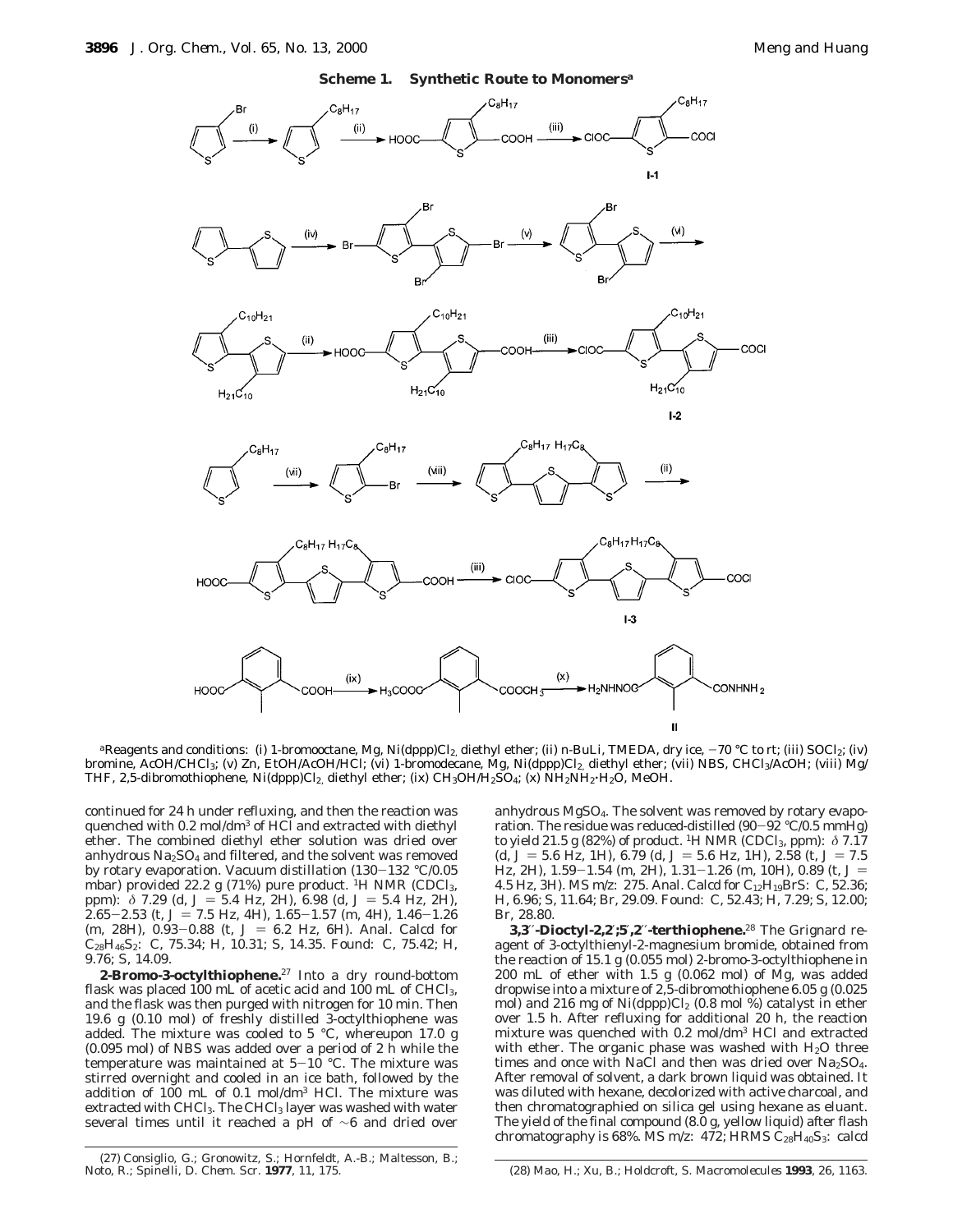**Scheme 2. Synthetic Route to Prepolymers and Final Polymers***<sup>a</sup>*



*a* Reagents and conditions: (i) LiCl, pyridine, NMP, 80 °C; (ii) POCl<sub>3</sub>, reflux.

472.22922; found mass 472.22910; formula C<sub>28</sub>H<sub>40</sub>S<sub>3</sub>. <sup>1</sup>H NMR (CDCl<sub>3</sub>, ppm): *δ* 7.17 (d, *J* = 5.6 Hz, 2H), 7.04 (s, 2H), 6.93 (d,  $J = 5.6$  Hz, 2H), 2.58 (t,  $J = 7.5$  Hz, 4H), 1.70-1.59 (m, 4H), 1.31-1.26 (m, 20H),  $0.89-0.85$  (t,  $J = 4.5$  Hz, 6H). <sup>13</sup>CNMR (CDCl3, ppm): *δ* 139.98, 136.22, 130.48, 130.06, 126.09, 123.73, 31.89, 30.73, 29.65, 29.55, 29.34, 29.22, 22.79, 14.20. Anal. Calcd for C<sub>28</sub>H<sub>40</sub>S<sub>3</sub>: C, 71.19; H, 8.47; S, 20.34. Found: C, 71.22; H, 8.11; S, 20.87.

**3-Octylthiophene-2,5-dicarboxylic Acid.**<sup>29</sup> To a N2 flushed flask initially containing TMEDA (18.3 g, 0.158 mol) in 30 mL of hexane and a solution of *n*-BuLi (1.6 mol/dm3 solution in hexane, 98 mL, 0.158 mol) under a nitrogen atmosphere was added 12.4 g (0.0633 mol) of 3-octylthiophene at room temperature. After stirring at room temperature for 1 h, the mixture was refluxed for a further 30 min, cooled to  $-70$  °C, and slowly poured under N<sub>2</sub> into a 500 mL flask halffilled with crushed dry ice. The mixture was warmed to room temperature overnight and then poured into 10 mol/dm3 HCl and ice. The aqueous layer was extracted with ether (two 100 mL portions). The ether extract was extracted with 10% NaOH (100 mL), and the aqueous layer was acidified with 10 mol/ dm3 HCl. The mixture was extracted with ether (two 50 mL portions), and the ether extract was washed with water and saturated NaCl and dried using MgSO4. Evaporation of the ether and recrystallization of the white powder from ethanolwater afforded 14.0 g (78%) of product. MS *m*/*z*: 284. 1H NMR (CDCl<sub>3</sub>, ppm):  $\delta$  7.69 (s, 1H), 2.62-2.57 (t,  $J = 7.5$  Hz, 2H),  $1.60-1.28$  (m, 12H),  $0.87-0.82$  (t,  $J=6.5$  Hz, 3H). Anal. Calcd for C14H20O4S: C, 59.15; H, 7.04; S, 11.27. Found: C, 58.53; H, 7.18; S, 11.49.

**3,3**′**-Didecyl-2,2**′**-bithiophene-5,5**′**-dicarboxylic Acid.** The compound was prepared as described above under the same condition using TMEDA (2.9 g, 0.025 mol) and a solution of *n*-BuLi (1.5 mol/dm3 solution in hexane, 17 mL, 0.025 mol) in 30 mL of hexane. 3,3′-Didecyl-2,2′-bithiophene (4.46 g, 0.010 mol) was added under the protection of nitrogen at room temperature. Recrystallization from ethanol-water yielded 4.1  $g(76%)$  of a pure light yellow powder product. <sup>1</sup>H NMR (CDCl<sub>3</sub>, ppm):  $\delta$  7.76 (s, 2H), 2.55-2.50 (t,  $J = 7.7$  Hz, 4H), 1.64-1.56  $\overline{(m, 4H)}$ , 1.38-1.23 (m, 28H), 0.89-0.85 (t,  $J = 5.5$  Hz, 6H). Anal. Calcd for  $C_{30}H_{46}O_4S_2$ : C, 67.42; H, 8.61; S, 11.98. Found: C, 67.70; H, 8.75; S, 12.14.

**3,3**′′**-Dioctyl-2,2**′**;5**′**,2**′′**-terthiophene-5,5**′′**-dicarboxylic Acid.** The compound was prepared as described above under the same condition using 3.5 g (7.4 mmol) 3,3′′-dioctyl-2,2′;5′,2′′-terthiophene, TMEDA, hexane, and *n*-BuLi. A yellow powder was obtained upon recrystallization from ethanol. (29) MacDowell, D. W. H.; Ballas, F. L. *J. Org. Chem*. **1977**, *42*, 3717. Yield: 83%. MS *m*/*z*: 560. HRMS C30H40O4S3: calcd 560.20886;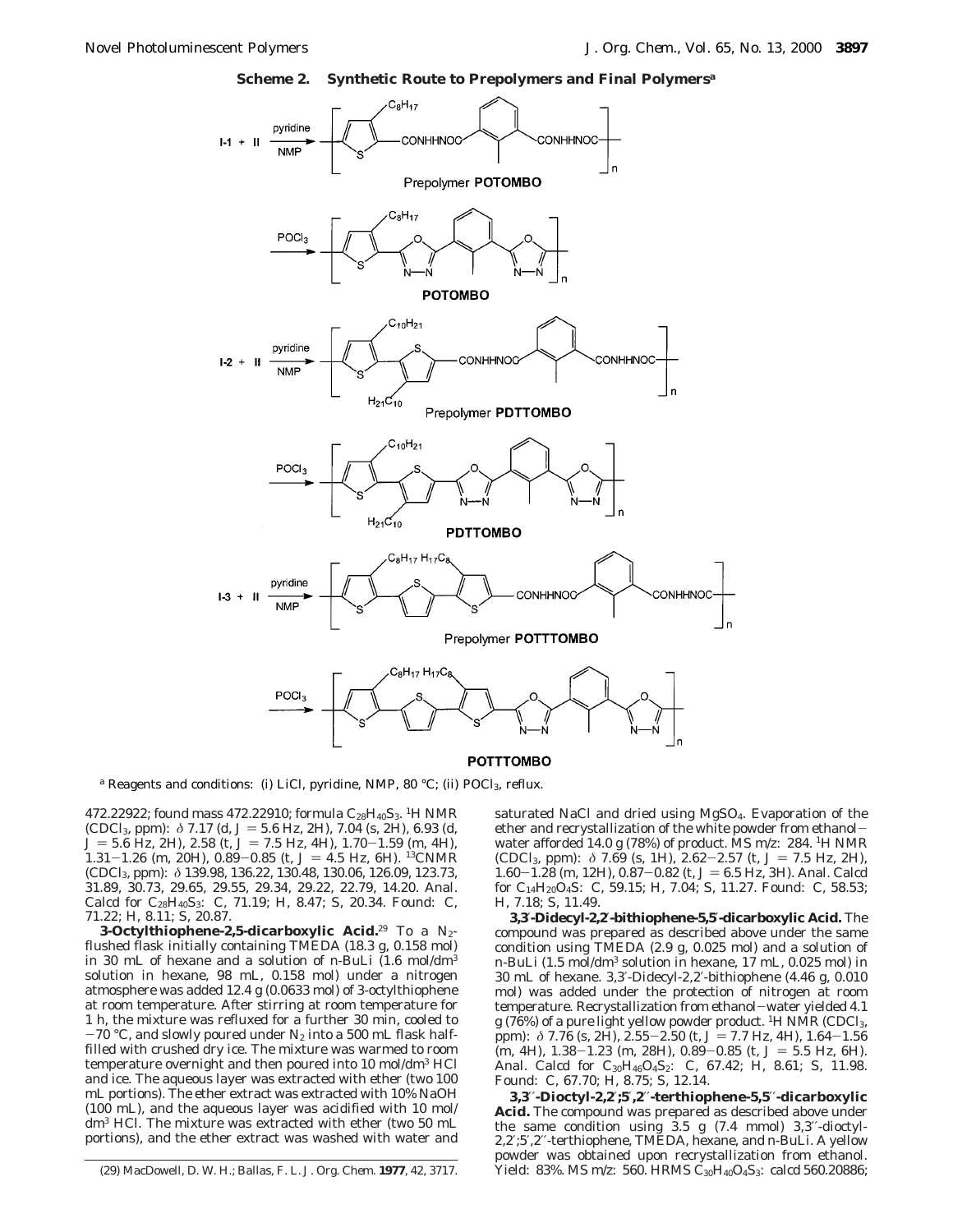found mass 560.21109; formula  $C_{30}H_{40}O_4S_3$ . <sup>1</sup>H NMR (acetone*d*<sub>6</sub>, ppm):  $\delta$  7.68 (s, 2H), 7.35 (s, 2H), 2.89-2.84 (t,  $J = 7.6$ Hz, 4H), 1.76-1.74 (m, 4H), 1.42-1.27 (m, 20H), 0.89-0.84 (t, *<sup>J</sup>* ) 6.5 Hz, 6H). 13C NMR (acetone-*d*6, ppm): *<sup>δ</sup>* 166.97, 145.85, 141.67, 141.29, 141.04, 136.82, 132.86, 37.18, 35.90, 35.55, 35.28, 35.14, 35.05, 28.40, 18.79. Anal. Calcd for  $C_{30}H_{40}O_4S_3$ : C, 64.43; H, 7.14; S, 17.14. Found: C, 64.53; H, 7.29; S, 17.54.

**3-Octylthiophene-2,5-dicarbonyl Chloride (I-1).** A 25 mL portion of distilled thionyl chloride was added to 5 g of 3-octylthiophene-2,5-dicarboxylic acid. The mixture was heated at reflux for 5 h, and the excess thionyl chloride was removed under reduced pressure. The residue was distilled under vacuum to give a light yellow oil at 132-134 °C/0.1 mbar, 5.0 g (89%). MS *m*/*z*: 321. 1H NMR (CDCl3, ppm): *δ* 7.78 (s, 1H), 2.95-2.90 (t,  $J = 7.6$  Hz, 2H),  $1.66-1.56$  (m, 2H),  $1.38-1.27$ (m, 10H), 0.90-0.85 (t,  $J = 7.0$  Hz, 3H). <sup>13</sup>C NMR (CDCl<sub>3</sub>, ppm): *δ* 159.70, 158.61, 154.35, 142.90, 139.79, 138.84, 31.70, 30.28, 29.51, 29.24, 29.13, 29.02, 22.53, 13.95. Anal. Calcd for  $C_{14}H_{18}Cl_2O_2S$ : C, 52.34; H, 5.65; S, 9.98; Cl, 22.07. Found: C, 52.47; H, 5.78; S, 10.03; Cl, 22.18.

**3,3**′**-Didecyl-2,2**′**-bithiophene-5,5**′**-dicarbonyl Chloride (I-2).** A 15 mL portion of thionyl chloride was added to 3.0 g (5.62 mmol) of 3,3′-didecyl-2,2′-bithiophene-5,5′-dicarboxylic acid. The mixture was heated at reflux for 5 h, and then the excess thionyl chloride was removed under reduced pressure. The residue was recrystallized from hexane to give 2.9 g (92%) of a yellow powder. Mp: 68-69 °C. 1H NMR (CDCl3, ppm): *<sup>δ</sup>* 7.85 (s, 2H),  $2.56-2.51$  (t,  $J = 7.6$  Hz, 4H),  $1.57-1.54$  (m, 4H), 1.23 (m, 28H), 0.89-0.85 (t,  $J = 6.6$  Hz, 6H). <sup>13</sup>C NMR (CDCl<sub>3</sub>, ppm): *δ* 159.32, 145.06, 138.96, 138.68, 137.18, 31.77, 30.32, 29.45, 29.36, 29.18, 29.16, 29.10, 28.81, 22.56, 13.98. Anal. Calcd for  $C_{30}H_{44}Cl_2O_2S_2$ : C, 63.03; H, 7.76; S, 11.22. Found: C, 62.38; H, 8.01; S, 11.54.

**3,3**′′**-Dioctyl-2,2**′**;5**′**,2**′′**-terthiophene-5,5**′′**-dicarbonyl Chloride. (I-3).** The compound was prepared as described above under the same condition using 2.6 g (4.64 mmol) of 3,3" dioctyl-2,2′;5′,2′′-terthiophene-5,5′′-dicarboxylic acid reacted with 25 mL of thionyl chloride for 8 h. MS *m*/*z*: 596. HRMS  $C_{30}H_{38}Cl_{2}O_{2}S_{3}$ : calcd 596.14111; found mass 596.14220; formula C<sub>30</sub>H<sub>38</sub>Cl<sub>2</sub>O<sub>2</sub>S<sub>3</sub>. <sup>1</sup>H NMR (CDCl<sub>3</sub>, ppm): *δ* 7.80 (s, 2H), 7.29 (s, 2H),  $2.83 - 2.78$  (t,  $J = 7.9$  Hz, 4H),  $1.71 - 1.64$  (m, 4H), 1.46-1.20 (m, 20H), 0.88-0.86 (t,  $J = 7.0$  Hz, 6H). <sup>13</sup>C NMR (CDCl3, ppm): *δ* 159.13, 142.40, 141.48, 140.17, 136.28, 133.93, 128.28, 31.73, 30.15, 29.39, 29.33, 29.23, 29.10, 22.54, 13.98. Anal. Calcd for  $C_{30}H_{38}Cl_2O_2S_3$ : C, 60.28; H, 6.41; S, 16.09. Found: C, 59.98; H, 7.19; S, 17.21.

**2,6-Dicarbonylhydrazide-toluene (II).** A 7.0 g (0.034 mol) portion of dimethyl 2-methylisophthalate was added into a solution of 10 mL of monohydrazine hydrate (99%) in 70 mL of CH3OH. The reaction mixture was refluxed for 24 h. After cooling and filtering, a white precipitate was obtained. The precipitate was washed with chloroform and dried under vacuum to give the product as a white powder. Mp: 108.0- 109.5 °C. MS *m*/*z*: 208. 1H NMR (DMSO-*d*6, ppm): *δ* 9.45 (s, 2H),  $7.31 - 7.23$  (d,  $J = 8.8$  Hz, 3H), 4.46 (s, 4H), 2.28 (s, 3H).<sup>13</sup>C NMR (CDCl3, ppm): *δ* 168.17, 136.95, 133.02, 127.86, 125.11, 16.19. Anal. Calcd for  $C_9H_{12}N_4O_2$ : C, 51.92; H, 5.77; N, 26.92. Found: C, 52.19; H, 5.68; N, 26.52.

**Synthesis of Polymers. Prepolymer of POTOMBO. Poly(3-octylthiophene-2,5-dihydrazide-***co***-toluene-2,6-dihydrazide).**<sup>30</sup> A 3.2 g (0.010 mol) portion of 3-octylthiophene-2,5-dicarbonyl chloride **(I-1)** was added with stirring into a solution containing 2.08 g (0.010 mol) of **II**, 20 mL of NMP, 0.10 g of LiCl, and 0.02 mol of pyridine at room temperature for 3 h. The viscous solution was then poured into 200 mL of water, and the precipitated polymer was collected, washed with water and ethanol, and then dried in a vacuum at 60 °C to give a white powder (4.0 g, 90%). Anal. Calcd for  $C_{23}H_{28}$ -N4O4S: C, 60.51; H, 6.18; N, 12.27; S, 7.02. Found: C, 58.89; H, 6.07; N, 11.44; S, 6.82.

**Prepolymer of PDTTOMBO. Poly(3,3**′**-didecyl-2,2**′**-bithiophene-5,5**′**-dihydrazide-***co***-toluene-2,6-dihydrazide). A** 0.242 g (0.424 mmol) portion of 3,3′-didecyl-2,2′ bithiophene-5,5′-dicarbonyl chloride (**I-2**) was added into a stirred solution of 2,6-dicarbonylhydrazide-toluene (**II**) (88.2 mg, 0.424 mmol) in 20 mL of NMP containing 0.10 g of LiCl and 0.01 mol of pyridine at room temperature. After heating at 80 °C for 3 h, the brown viscous solution was cooled to 50 °C and then poured into 100 mL of deionized water. The precipitated polymer was filtered, washed with water and then ethanol, and finally was dried under vacuum at 60 °C to give 0.288 g of a light yellow powder. Yield: 95%. Anal. Calcd for C39H54N4O4S2: C, 66.25; H, 7.70; N, 7.92; S, 9.07. Found: C, 64.46; H, 7.84; N, 8.18; S, 9.02.

**Prepolymer of POTTTOMBO. Poly(3,3**′′**-dioctyl-2,2**′**;5**′**,2**′′ **terthiophene-5,5**′′**-dihydrazide-***co***-toluene-2,6-dihydrazide).** A 0.500 g (0.837 mmol) portion of 3,3′′-dioctyl-2,2′;5′,2′′ terthiophene-5,5′′-dicarbonyl chloride was added with stirring into a solution containing 0.174 g (0.837 mmol) of **II**, 15 mL of NMP, 0.05 g of LiCl, and 1 drop of pyridine at room temperature for 5 h. The viscous solution was then poured into 100 mL of deionized water. The polymer was filtered, washed with water and ethanol, and then dried in a vacuum at 60 °C to give a light yellow powder (0.54 g, 90%). Anal. Calcd for  $C_{39}H_{48}N_4O_4S_3$ : C, 63.90; H, 6.60; N, 7.64; S, 13.12. Found: C, 62.97; H, 6.89; N, 7.56; S, 13.31.

**Poly(3-octylthiophene-2,5-diyl-1,3,4-oxadiazole-2,5-diyltoluene-2,6-diyl-1,3,4-oxadiazole-2,5-diyl) (POTOMBO).**<sup>31</sup> A 0.457 g portion of the prepolymer of POTOMBO and 15 mL of POCl<sub>3</sub> were refluxed for about 10 h and then poured into water. The filtered precipitate was washed with water, ethanol, and ether and then dried under vacuum to afford a light yellow powder polymer (0.368 g, 87%). <sup>1</sup>H NMR (TFA-*d*/CDCl<sub>3</sub>, ppm): *δ* 8.21 (d, br, 2H), 7.97 (s, br, 1H), 7.69 (m, br, 1H), 3.18-3.15 (t, br, 2H), 3.01 (s, 3H), 1.81-1.77 (br, 2H), 1.44- 1.27 (br, 10H),  $0.88-0.84$  (t, br, 3H). Anal. Calcd for  $C_{23}H_{24}$ -N4O2S: C, 65.69; H, 5.75; N, 13.32; S, 7.62. Found: C, 64.34; H, 5.48; N, 12.54; S, 7.46.

**Poly(3,3**′**-didecyl-2,2**′**-bithiophene-5,5**′**-diyl-1,3,4-oxadiazole-2,5-diyl-toluene-2,6-diyl-1,3,4-oxadiazole-2,5 diyl) (PDTTOMBO).** A mixture of 200 mg of the prepolymer of PDTTOMBO and 25 mL of POCl<sub>3</sub> was refluxed for 6 h. After cooling, the reaction mixture was poured into water. The precipitate was collected by filtration, washed with water, ethanol, and then ether, and finally dried under vacuum. A brown powder was obtained (180 mg, 93%). <sup>1</sup>H NMR (CDCl<sub>3</sub>, ppm): *δ* 8.17 (br, 2H), 7.77 (s, br, 2H), 7.57 (br, 1H), 3.12 (s, br, 3H), 2.64 (s, br, 4H),  $1.84-1.47$  (s, br, 4H),  $1.47-1.23$  (br, 28H), 0.90-0.84 (br, 6H). 13C NMR (CDCl3), *<sup>δ</sup>* 163.6, 160.5, 144.6, 138.9, 132.4, 131.4, 126.5, 126.4, 125.2, 124.9, 31.8, 30.5, 29.5, 29.4, 29.2, 29.1, 29.0, 28.9, 22.6, 19.3, 14.0 ppm. Anal. Calcd for  $C_{39}H_{50}N_4O_2S_2$ : C, 69.81; H, 7.51; N, 8.35; S, 9.56. Found: C, 68.34; H, 7.25; N, 7.98; S, 9.30.

**Poly(3,3**′′**-dioctyl-2,2**′**;5**′**,2**′′**-terthiophene-5,5**′′**-diyl-1,3,4 oxadiazole-2,5-diyl-toluene-2,6-diyl-1,3,4-oxadiazole-2,5 diyl) (POTTTOMBO).** A mixture of 400 mg of prepolymer POTTTOMBO and 20 mL of POCl<sub>3</sub> was refluxed for 12 h. After cooling, the reaction mixture was poured into water. The precipitate was collected by filtration, washed with water, ethanol, and then ether, and finally dried under vacuum. An orange powder was obtained (320 mg, 84%). <sup>1</sup>H NMR (CDCl<sub>3</sub>/ TFA-*d*, ppm):  $\delta$  8.19–8.17 (d,  $J = 6.2$  Hz, 2H), 7.85 (s, 2H), 7.73-7.66 (m, 1H), 7.33 (s, 2H), 2.97 (s, 3H), 2.92-2.87 (t, *<sup>J</sup>*  $= 7.5$  Hz, 4H),  $1.74 - 1.72$  (m, br, 4H),  $1.43 - 1.28$  (m, br, 20H), 0.87-0.85 (t, br,  $J = 6.0$  Hz, 6H). Anal. Calcd for C<sub>39</sub>H<sub>44</sub>-N4O2S3: C, 67.21; H, 6.36; N, 8.04; S, 13.80. Found: C, 65.91; H, 6.59; N, 7.86; S, 13.90.

## **Results and Discussion**

The polymers were synthesized through precursor polymers of polyhydrazides that were prepared by polycondensation of α,ω-dicarbonyl chlorides of alkyl-substi-

<sup>(30)</sup> Xie, M.-L.; Oishi, Y.; Kakimoto, M.-A.; Umai, Y*. J. Polym. Sci.*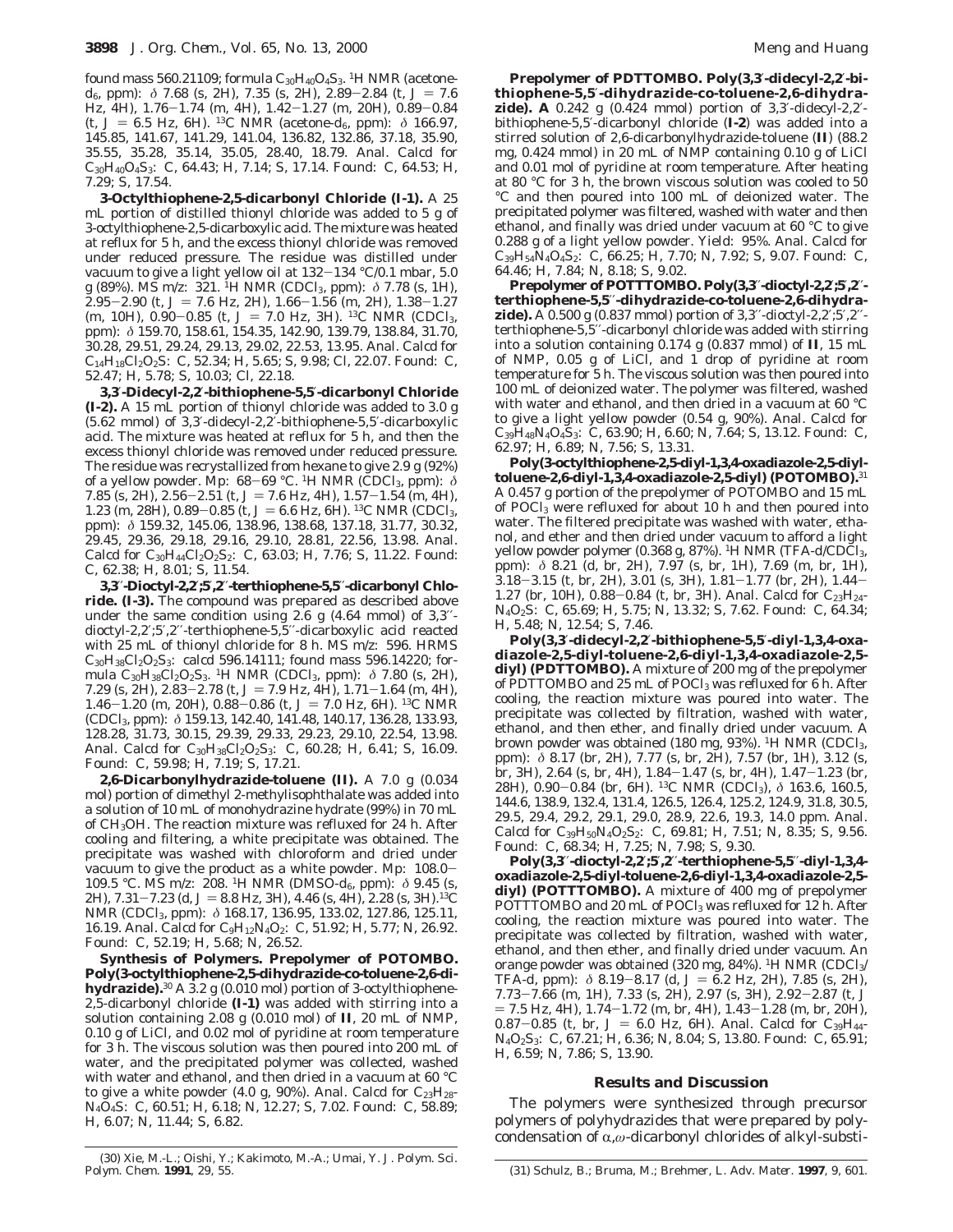tuted oligothiophenes with 2,6-dihydrazide-toluene in NMP in the presence of LiCl and pyridine.<sup>32</sup> The dicarbonyl chlorides of alkyl-substituted oligothiophenes and 2,6-dihydrazide-toluene were synthesized following the routes depicted in Scheme 1. For the synthesis of the dicarbonyl chlorides, the oligomers of alkyl-substituted thiophene were synthesized first, and then the carboxylation at the  $\alpha$ -positions of the thiophene rings through *n*-BuLi and dry ice and a following reaction with SOCl<sub>2</sub> were performed.33 The 2,6-dihydrazide-toluene (**II**) was obtained by the reaction of dimethyl-2-methylisophthalate with excess hydrazine monohydrate. The prepolymers-polyhydrazides were obtained as white or light yellow powders. They are not soluble in common organic solvents but dissolve completely in NMP. As shown in Scheme 2, the polyhydrazides were converted to the final polymers via a cyclodehydration reaction by refluxing in POCl<sub>3</sub>, which was used as both dehydrating reagent and solvent. Polymers **POTOMBO**, **PDTTOMBO**, and **POTTTOMBO** were obtained as light yellow, yellow, and orange powders, respectively. **POTOMBO** and **POTT-TOMBO** are partially soluble in chloroform and THF. Polymer **PDTTOMBO** is completely soluble in these two solvents. However, all three polymers readily dissolve in chloroform with a little amount of trifluoroacetic acid (TFA) to give clear solutions. Further purification of the polymers was carried out by reprecipitation in which the polymer was dissolved in CHCl<sub>3</sub> or CHCl<sub>3</sub> with a little amount of TFA and then precipitated in methanol.

**Structural Elucidation.** The successful cyclodehydration could be confirmed by the FT-IR spectra. Two intensive absorption bands at  $1660$  and  $3246$   $cm^{-1}$ assigned to the stretching vibration of the carbonyl groups and N-H in the polyhydrazides, respectively, disappeared after the treatment with POCl3. In the meantime, two new peaks at around 1586 and 1081  $cm^{-1}$ attributed to the 1,3,4-oxadiazole ring stretching appeared in the final polymers.<sup>34</sup> The weak peaks at 1650  $cm^{-1}$  and the negligible absorption in the range of 3200- $3400 \text{ cm}^{-1}$  may be caused by the end groups of the polymers' chains. This result also agrees well with the report by Pei et al.<sup>17</sup>

The chemical structures of the polymers were further confirmed by  ${}^{1}$ H and  ${}^{13}$ C NMR and elemental analysis. The 1H and 13C NMR spectra were obtained either in CDCl3 or in CDCl3/TFA-*d*. All of the chemical shift values are referenced to tetramethylsilane (TMS, 0 ppm). Since the resonance of the polymers is broadened, the coupling constants could not be obtained. In the spectrum of **POTOMBO**, there are three clear single broad peaks in the aromatic region, which correspond to the *â*-proton on the thiophene ring at *δ* 7.97 ppm (1H) and the protons on the benzene ring at  $\delta$  8.21 (br, 2H) and 7.67 (m, 1H) ppm, respectively. The aliphatic protons of methylenes attaching on the thiophene rings are assigned with less information regarding the resonance constants as a result of the broad peaks as mentioned above. The NMR spectra of polymer **PDTTOMBO** shows a little difference from that of polymer **POTOMBO**. For polymer **POTTTOM-BO**, there are four signals in the aromatic region, which are assigned to two kinds of protons on the thiophene

rings and benzene rings. The chemical shift at *δ* 7.85 ppm was assigned to the substituted thiophene ring, and that at *δ* 7.33 ppm was assigned to the unsubstituted bithiophene rings. The other two protons at *δ* 8.19 ppm (d,  $J = 6.6$ , 1H) and 7.66 ppm (m, 2H) are assigned to the benzene rings. The peaks at around *δ* 3.00 ppm corresponding to the aliphatic chains are assigned to the methyl group on benzene ring and the methylene groups adjacent to the thiophene rings. Comparing the asymmetrically substituted polymer **POTOMBO** to the symmetrically substituted polymers **PDTTOMBO** and **POTT-TOMBO**, it is interesting to note that the 1H NMR spectra are not more complicated. The phenomena are observed in the random polymerization of asymmetric monomers of thiophenes, which leads to both head-tohead and head-to-tail linkages. Since the adjacent thiophene rings are separated by two oxadiazole rings and one benzene ring in **POTOMBO**, the interactions between the side chains on the thiophene rings with head-to-head and/or head-to-tail linkages diminish dramatically. Therefore, the effects of such structural defects on the optoelectronic properties are negligible. In the 13C NMR spectrum of **PDTTOMBO**, there are 10 wellresolved signals in the aromatic region that correspond to the 10 aromatic carbons in the polymer. The 10 aliphatic signals are assigned to the alkyl long chains on the thiophene rings. The 13C NMR spectra of the other two polymers have not been obtained because of the low signals of the samples. The NMR spectra supported the conclusion that the polymers have well-defined structures and the conversion from prepolymers to final polymers is almost complete. The elemental compositions of the polymers also confirmed the structures of the polymers. The results are summarized in the Experimental Section.

**Molecular Weights and Thermal Properties.** The molecular weights of the polymers were measured by means of GPC using THF as eluant against polystyrene standards. Because polymers **POTOMBO** and **POTT-TOMBO** are partially soluble in THF, only the molecular weights of the THF-soluble parts of the polymers were measured. The molecular weights of the THF-soluble parts of polymers **POTOMBO** and **POTTTOMBO** were measured as  $M_w = 6890 \ (M_w/M_n = 1.8)$  and 5734 ( $M_w$ /  $M_n = 2.0$ , respectively. Polymer **PDTTOMBO** is completely soluble in THF; thus  $M_w$  is 35105 with a polydispersity of 1.41. The actual molecular weights of the partially soluble polymers should be higher than these measured values because of the insoluble parts with higher molecular weights.

The thermal stability of the polymers was determined by thermogravimetric analysis (TGA) under nitrogen. All of the polymers exhibited an onset degradation temperature higher than 300 °C under nitrogen. All of the degradation patterns for the three polymers are quite similar, with a main weight loss step in the range of 380- 450 °C. The result reveals that the polymers have good thermal stability. The glass transition temperatures  $(T_g)$ of the polymers were measured by DSC.  $T_g$  is 127.8 °C for **POTOMBO**, 60.2 °C for **PDTTOMBO**, and 122.4 °C for **POTTTOMBO**. The relatively lower  $T_g$  for **PDT**-**TOMBO** might be owing to the bithiophene segment in the polymer main chain with a head-to-head linkage.

**Optical Properties.** The absorption and fluorescence spectra of spin-coated films of the polymers are shown in Figure 2. The absorption spectra of the polymers show a broad main peak with a couple of the minor shoulders

<sup>(32)</sup> Zapp, J. A. *Science* **1975**, *190*, 442.

<sup>(33)</sup> Chadwick, D. J.; Willbe, C. *J. Chem. Soc., Perkin Trans. 1* **1997**, 887.

<sup>(34)</sup> Sato, M.; Kamita, T.; Nakadera, K.; Mukaida, K.-I. *Eur. Polym. J*. **1995**, *31*, 395.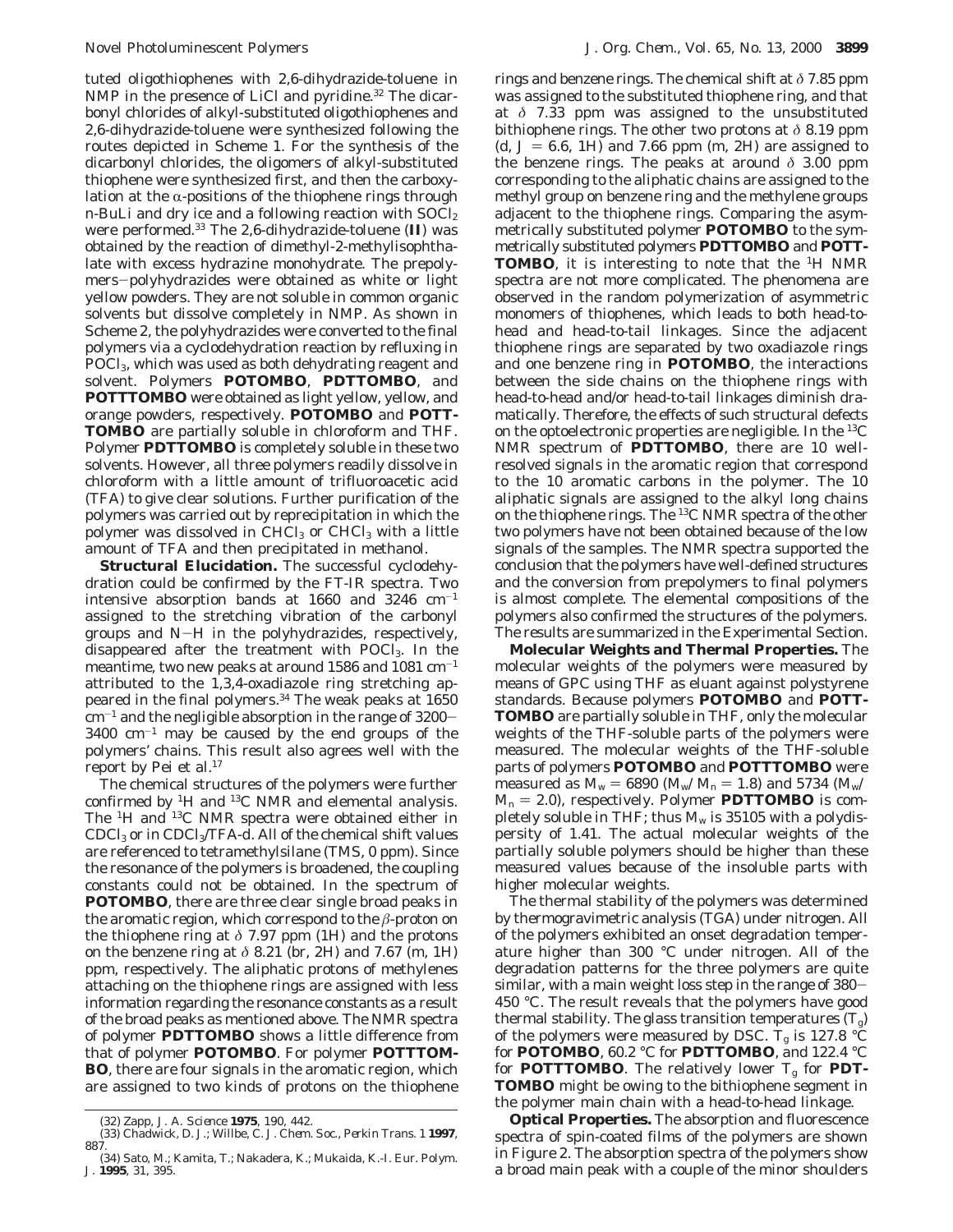**Table 1. Characteristics and Physical Properties of New Polymers**



Figure 2. The UV-vis absorption and fluorescent spectra of polymer films spin-coated on quartz plates.

at the low energy side. As expected, gradual bathochromic shift of absorption spectra is exhibited with increase in the length of oligothiophenes in the polymers. The absorption maximum increases from **POTOMBO** (*λ*max  $= 358$  nm) to **PDTTOMBO** ( $\lambda_{\text{max}} = 376$  nm) to **POTT**-**TOMBO** ( $\lambda_{\text{max}} = 430$  nm). The emission spectra of the polymers were obtained under excitation at the main absorption wavelength of each polymer. Polymer **POTO-MBO** emits intense blue light, while polymers **PDT-TOMBO** and **POTTTOMBO** emit green and pale orange light, respectively. The emission spectra of polymers are shown together with their UV spectra in Figure 2. The emissive maximums are 462 nm for **POTOMBO**, 498 nm with a subpeak at 526 nm for **PDTTOMBO**, and 568 nm for **POTTTOMBO**. The physical properties of the three polymers are summarized in Table 1.

The effective tuning of the emissive wavelength of the new series of polymers could be attributed to the remarkable difference of band gap between oligothiophenes and 2,6-bis(1,3,4-oxadiazole-2,5-diyl)-toluene, the two blocks constructing the polymers alternatively. As demonstrated by head-to-tail regioregular poly(3-alkylthiophenes), 35 oligothiophenes may have low band gap, whereas most of conjugated polymers containing 1,3,4-oxadiazole and molecular materials exhibit quite large band gaps (larger than 3.0 eV). $36$  The new polymers could be regarded as derivatives of polythiophene in which the 2,6-bis(1,3,4 oxadiazole-2,5-diyl)-toluene is inserted. The extension of conjugation along the backbone of polythiophene is limited or changed as a result of this insertion, and the total conjugated properties of the resultant polymers will be varied with the change of the length of the oligothiophene blocks.



**Electrochemical Studies.** Cyclic voltammetry (CV), a dynamic electrochemical method, is an important technique for measuring band gaps, electron affinities, and work functions of various conjugated polymers. The electrochemical studies of the polymers were carried out in *n*-Bu<sub>4</sub>NClO<sub>4</sub> in acetonitrile. The CV spectra are shown in Figure 3. The electrochemical reduction of the thin polymer films (**POTOMBO, PDTTOMBO**, and **POTT-TOMBO**) exhibit reversible *n*-doping processes. The cathodic peaks appear at  $-1.73$  V for **POTOMBO**,  $-1.86$  $V$  for **PDTTOMBO**, and  $-1.76$  V for **POTTTOMBO** with corresponding anodic peaks at  $-1.53$ ,  $-1.75$ , and -1.67 V, respectively. Generally speaking, the reduction potential of the polymers is not changed remarkably with variation of the number of thiophene rings in the oligothiophene blocks. This implies that the reduction properties of the polymers are dominated by the 2,6-bis(1,3,4 oxadiazole-2,5-diyl)toluene segments. These reduction potentials are lower than those of 2-(4-biphenylyl)-5-(4 *tert*-butylphenyl)-1,3,4-oxadiazole (PBD)  $(-1.95$  to  $-1.94$ V vs SCE), one of the most widely used electrontransporting/hole-blocking materials, and other 1,3,4 oxadiazole-containing polymer materials and are comparable to those of some good electron-transporting materials. The ionization potential (IP) and electron affinity (EA) of the polymers were estimated according to the equations<sup>37</sup>

$$
IP = E^{\text{ex}}_{\text{(onset vs SCE)}} + 4.4 \text{ eV}
$$

$$
EA = E^{\text{red}}_{\text{(onset vs SCE)}} + 4.4 \text{ eV}
$$

<sup>(35)</sup> Murray, K. A.; Moratti, S. C.; Baigent, D. R.; Greenham, N. C.; Pichler, K.; Holmes, A. B.; Friend, R. H. *Synth. Met.* **1995**, *69*, 395. (36) Herrema, J. K.; van Hutten, P. F.; Gill, R. E.; Wildeman, J.; Wieringa, R. H.; Hadziioannou, G. *Macromolecules* **1995**, *28*, 8102.

<sup>(37) (</sup>a) Li, X.-C.; Kraft, A.; Cervini, R.; Spencer, G. C. W.; Cacialli, F.; Friend, R. H.; Gruener, J.; Holmes, A. B.; Mello, J. C.; Moratti, S. C. *Mater. Res. Soc. Symp. Proc*. **1996**, *413*, 13. (b) Cervini, R.; Li, X.- C.; Spencer, W. C.; Holmes, A. B.; Moratti, S. C.; Friend, R. H. *Synth. Met*. **1997**, *84*, 359. (c) Janietz, S.; Wedel, A. *Adv. Mater*. **1997**, *9*, 403.